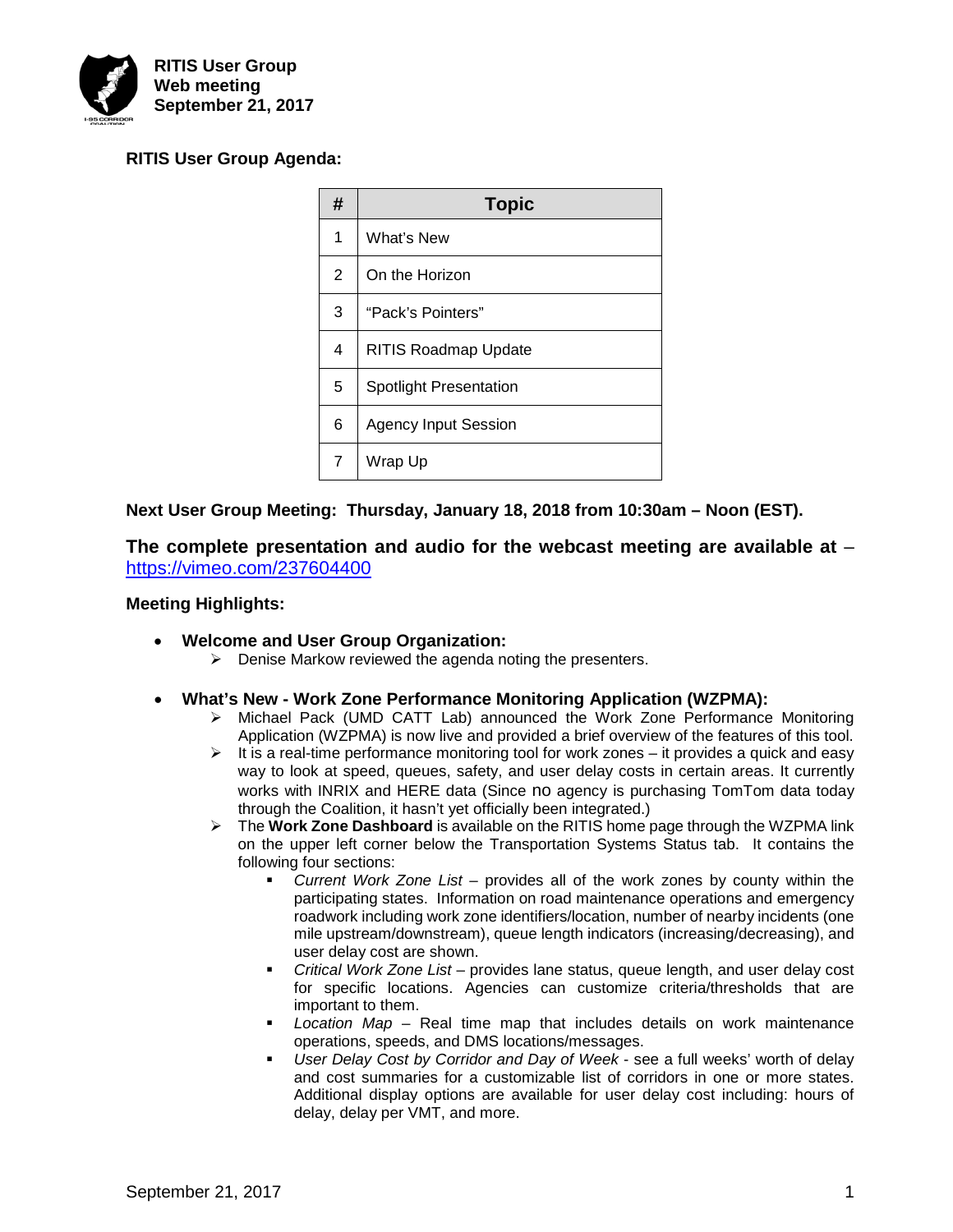

- The **Individual Work Zone Profile** contains information on a specific work zone including:
	- *Settings (display)* can be adjusted by user/agency to control data for the road visual
	- *Map* zooms to selected work zone
	- *Road* gives information including WZ TMC segment bounds (when available), segment speeds, variable message sign locations, lane closures, queues, CCTV camera locations, posted speed limits and nearby events (when available). Indicates whether the current speed is an expected speed for the day of week and time, and then displays the delta.
	- *Performance Charts* provides current queue lengths, travels times and speeds. Data for traffic on the opposite direction of the work zone is also available. Interactive graphs for the prior seven days are also provided for comparison.
	- *User Delay* shows user delay cost and other select measures for the last seven days.
- **Personalized Alerts** can be configured so that users can be notified for event conditions, such as speed and incidents – the user sets the conditions/thresholds, time to be notified and type of notification to be sent (txt message or email).
- A **Quick Reference Guide** will be made available on the Coalition Website and within RITIS. **Post Meeting Note: The Quick Reference Guide is currently available on the Coalition website – on the RITIS Page, within the "Work Zone PM App" tab**
- $\triangleright$  Users should contact the CATT Lab developers at (support@ritis.org) with any comments or suggestions.
- **What's New - RITIS Chat**
	- $\triangleright$  It is possible to see other agencies currently logged on and chat with them. The chat login times have been *significantly* improved.

## • **On the Horizon – Transit Integration**

- $\triangleright$  Vehicle icons will display on a map to show the location and route that a transit vehicle is traveling and the type of vehicle based on the icon. Transit vehicles that will be included are: bus, metro/subway, train, trolley, and ferry.
- **Transit** Clicking on an individual icon will provide a pop-up window that includes information about the vehicle's next stop, the route it is traveling, direction of travel, speed, and driver/passenger information (if available).
- **Transit Stops** Clicking on a stop icon will provide a pop-up window that includes information about the next arrival, routes served, nearby parking, and nearby incidents (as applicable).
- **Transit Hovering**  Zooming out on the map allows the user to view data they want such as various vehicles, stops, and routes. Hovering over icons will provide minimal information.
- **Transit in Incident**  Clicking on an individual incident will provide a pop-up window that includes information about the incident and the routes it affects.
- Transit Integration feature is anticipated to be released in the next few months.,
- $\triangleright$  Following this portion of the presentation, the following questions were discussed:
	- **Katie McCann (VDOT)** asked how the work zone application can be accessed. Michael Pack (CATT Lab) showed that after the user is logged into RITIS, there is a "WZPMA" link below the Transportation System Status tab at the top of the webpage.
	- **Daivamani Sivasailam (MWCOG)** asked how the volume to estimate user delay cost is determined. Michael noted that the volume is the same volume used for all of the other user delay cost tools. In most cases, it comes from a volume profile created by the Texas Transportation Institute (TTI) as part of the data purchase users make from INRIX and HERE. These volumes come from static profiles. Some agencies, such as VDOT and Michigan, provide them with their own volume files which has replaced the data from TTI. Other agencies are able to provide their own data.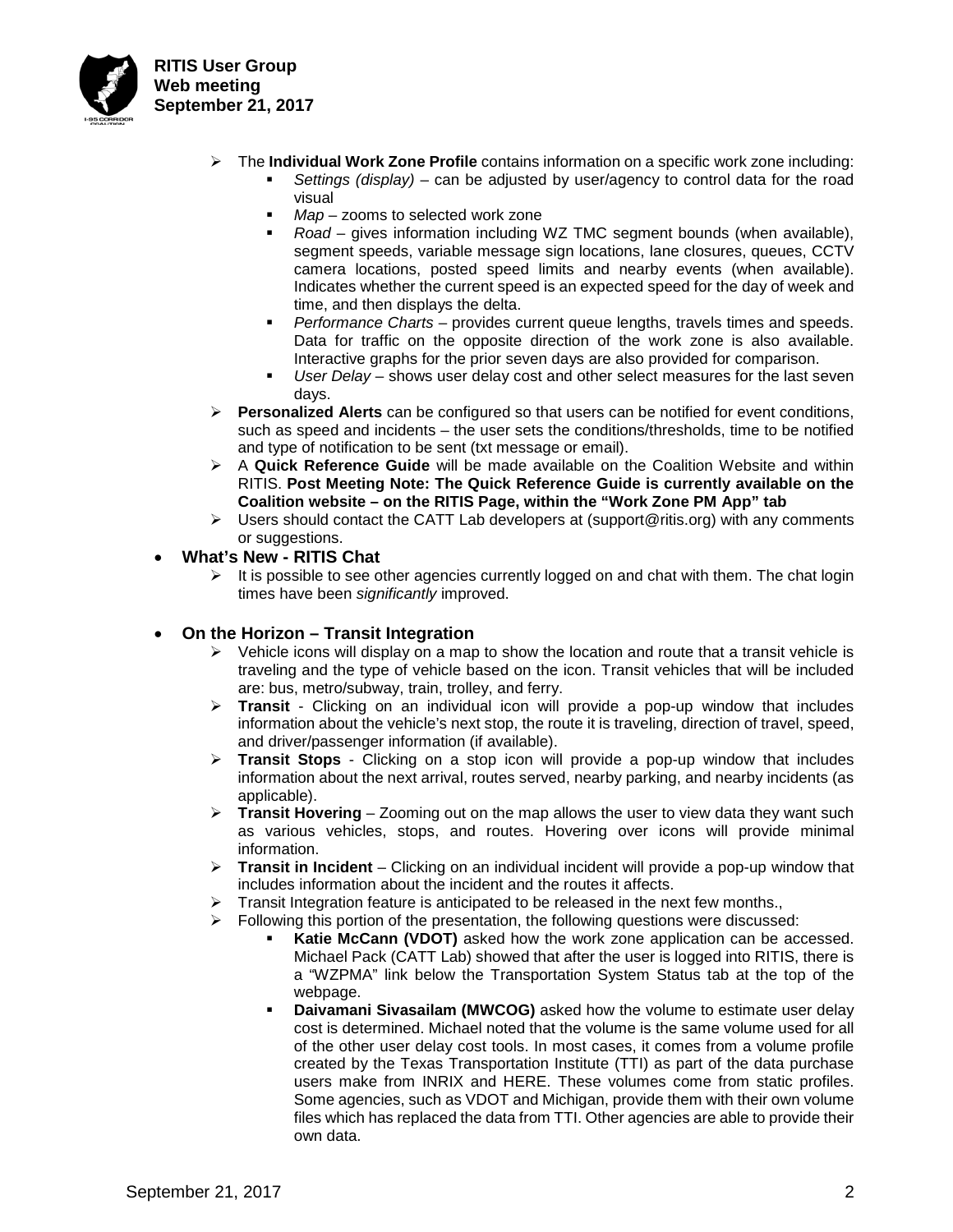

- **Ramkumar Venkatanarayana and Katie McCann (VDOT)** asked if there are plans to add similar information for historical work zones. Michael noted it is better to access historic work zone data through the Probe Data Analytics Suite directly. This will provide much more holistic information about what happened in the work zone. The PDA Suite requires the date of the work zone which can be found through the data archive tab on RITIS, as well as the exact location of the work zone. They are looking for ways to do searches on historic work zones that automatically bring up performance measures in a slightly easier way.
- **Ramkumar Venkatanarayana and Katie McCann (VDOT)** offered to work with the CATT Lab to define the parameters of the historic work zones for performance measures.
- **Andrew Meese (MWCOG)** asked if the Texas A&M sourced volumes are still available even if the state has provided alternative volume data and if this is an issue of comparability across state lines. Michael noted that in the PDA Suite, preferences can be set as to which data set is used. The real-time work zone monitoring application does not yet give users a choice, it defaults to the Texas A&M data, however, other options could be added in the future.
- **Justin Neff (DVRPC)** asked what transit agencies are updated into RITIS and if it includes SEPTA in the Philly area. Michael did not have the list on hand, but stated that it includes any transit agency that has their GTFS feeds publicly available.
- **On the Horizon – Waze Integration & Analytics Tasks** 
	- Michael mentioned the I-95 Corridor Coalition held a Crowdsourcing Summit at DVRPC on September 14, 2017, during which agencies discussed how they are using Waze data and the CATT Lab explained what they are doing to make Waze data integration easier. Michael noted the CATT Lab is working on a project for the Coalition – Closing Real-time Data Gaps – in which they are studying and synthesizing Waze data's effects on operations and planning. Some of the other tasks include:
		- Facilitating the archiving of Waze data for a variety of purposes including operations, planning, and research,
		- Exploring solutions to Waze data challenges including: integration with agency ATMS and 511 platforms, handling duplicates, long-term storage;
		- **Building analytics to explore the Waze data; and,**
		- Documenting recommended best practices for negotiating and sharing agreements.
	- $\triangleright$  Michael provided various slides and graphics that summarize their recent analysis of Waze data for 12 states between March 2017 and May 2017. The CATT Lab filtered out jam events from the Waze data in their analysis.
		- The first graphic showed vehicle miles traveled, and the average number of Waze events per day by each of the 12 states.
		- The second graphic provided an overview of Waze events by type and also showed Waze events by day of week. It was found that Thursdays and Fridays tend to have more events than the other days of the week.
		- The third and fourth graphic compared average Waze events by day of week to the average DOT events by day of week. It was found that Waze reported 10 times as many events as the DOTs. This was expected because Waze data covers more roads than a DOT typically covers.
		- It was found that Waze reported many events that were also reported by a DOT, but most of the events Waze reported were not duplicative with DOT events.
		- Within the Waze feed, approximately 4% of disabled vehicle events were duplicates (duplicates within the Waze feed—not duplicates with DOT events) over the 3-month period. Removing duplicative reports increases usability of Waze data. They are currently exploring this to determine the effect on operations.
		- Over the 3-month period, Waze disabled vehicle events were reported sooner than through DOT ATMS which can improve response times.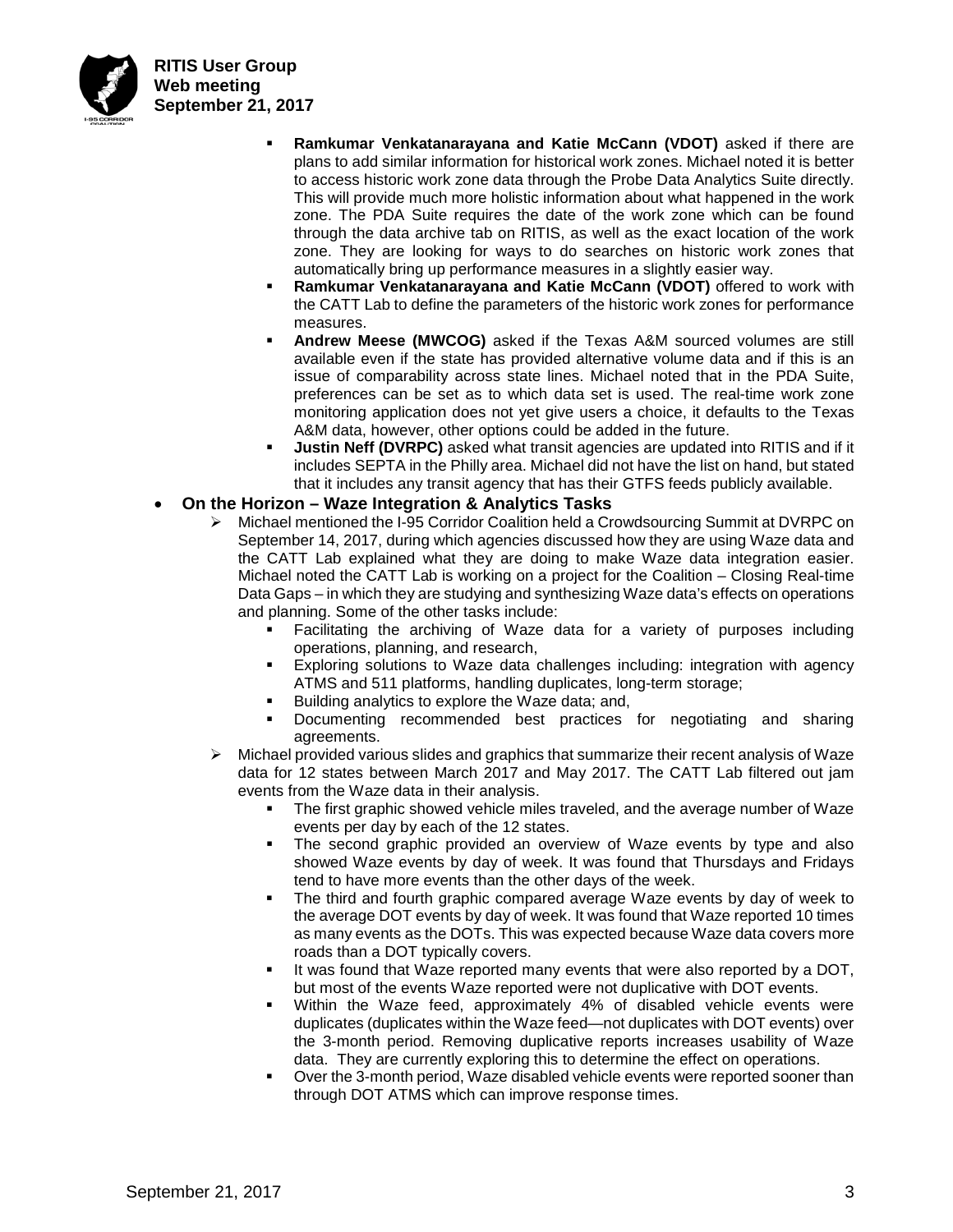

- The CATT Lab is working to build visual analytics that will allow users to explore data after the fact. The CATT Lab is archiving the Waze data so agencies may contact them for access to this data.
- Next steps include analyzing other event types, evaluating other states, exploring other duplicate-reduction algorithms that consider various factors, synthesizing other benefits and technical approaches from state partners, documenting technical approaches, and documenting recommended practices for negotiating to keep from repeating past mistakes.
- $\triangleright$  Following this portion of the presentation, the following questions were discussed:
	- **Harun Rashid (Northern Virginia Transportation Authority)** asked if there are plans to analysis O-D patterns from Waze data, rather than just events. Michael noted that the Waze data the CATT Lab receives does not have origin/destination data associated with it. Companies such as INRIX and HERE, are beginning to sell origin/destination and trajectory data, and the CATT Lab is building another suite of tools that will make it easy to do origin/destination analytics. The additional data would need to be purchased from a vendor.
	- **Simona Babiceanu (University of Virginia)** asked if Waze covers the express lane in Virginia. Michael noted that he has not studied this location in particular, however, if it is a divided lane, generally there would be data.
	- **Bill Benson (PennDOT STMC)** asked if Waze data will be added to the VPP tool/PDA Suite. Michael noted this will happen once they determine how to best resolve duplicates.

# **On the Horizon – Flash Migration & Modernization**

 Work is being completed to migrate features from relying on Flash to a more modern web standard. This includes CCTV Player, Radio Player, Security Patching, and many more features.

#### **On the Horizon – RITIS Modernization**

- RITIS is being modernized to be even more user-friendly. It will have a new look, new layout, new features, better integration – it will target user needs more easily.
- A "My Account" page will be added to allow users to better manage their accounts. It will show them tools they have access to, and tools they could have access to if their agency had a different agreement.
- Video tutorials are being updated. A list of current videos is provided in the slide presentation - [RITIS User Group presentation -](http://i95coalition.org/wp-content/uploads/2015/03/I-95CC-09-21-2017_RITIS_User_Group_presentation.pdf?x70560) 9/21/2017.
- There is now a free online course available about archived data for planning, operations, and safety. It is a blended course, where some classes are online but there are also classes where users can call in and meet with the instructor/classmates, as well as workshops. Some of these classes discuss RITIS tools. Information about this course can be found here:

[http://www.citeconsortium.org/course/archived-data-planning-operations-safety-](http://www.citeconsortium.org/course/archived-data-planning-operations-safety-2/) $2<sub>l</sub>$ 

## **On the Horizon – Other tools**

- Software is being developed now for O-D/Trajectory analytic tools and will be available by the end of the year or early 2018, for agencies that are purchasing the O-D data.
- They are working on a signalized arterial timing plan optimization tool to make retiming signals easier.
- Transit analytics packages are being explored for the RITIS website.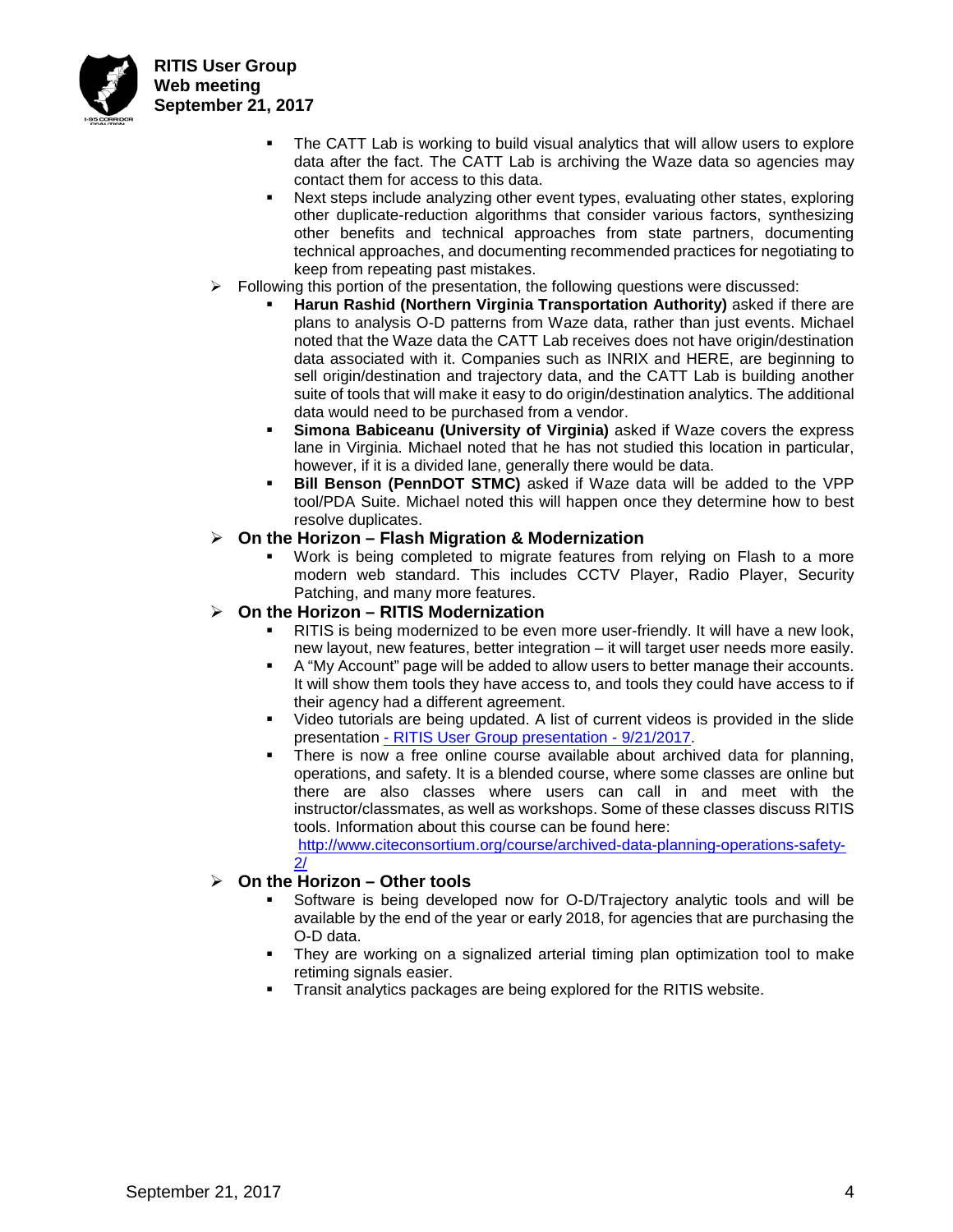

- **Pack's Pointers** 
	- $\triangleright$  Michael Pack reviewed features within the tools that agencies may not be aware of but may find beneficial regarding weather.
		- Live weather data is provided from the National Weather Service, and shows all types of extreme weather as well as rate of precipitation. This tool can show current conditions, as well as a weather forecast, chance of precipitation, temperature, and more. This can be accessed by turning on "weather radar" and "weather alerts" on the list provided with the traffic map on RITIS. It provides weather forecast, chance of precipitation, snowfall and temperature as well as current weather.
		- Evacuation Support information is also available through RITIS including information such as staging areas, comfort station/travel services, public shelters, hospitals, traffic control points, government vehicle fueling stations, and evacuation routes. Users can choose specific scenarios and intersections to see what is necessary for evacuation. Currently, six states are participating in this tool: Maryland, Washington D.C., Virginia, West Virginia, Pennsylvania, and Delaware.
		- RITIS Meeting can be used to share maps, files, etc. and can be useful during extreme weather situations to enable collaboration among multiple agencies.
- **RITIS Roadmap:**
	- Michael Pack presented the RITIS Roadmap and noted that currently they are in the third quarter. He stated that most tasks have been accomplished so far. Some items have taken longer than they originally thought, and some items such as flash migration are simply an ongoing effort.
	- $\triangleright$  They are currently working on Waze Analytics, and CCTV enhancements, and they just finished updating evacuation documents.
- **Spotlight Presentation – Eclipse (CATT Lab)**
	- **Michael Pack (CATT Lab)** gave a presentation about the effects of the solar eclipse (on August 21, 2017) on traffic patterns. They created a video from screen captures from RITIS looking at speed and travel time data throughout the country. Paths were created through the locations where totality occurred to view travel patterns. Focusing on the east coast, there was heavy traffic during the partial eclipse, then the traffic settled during totality, but once again picked up once totality passed through the state and was greater than typical traffic during the same day of week.
- **Agency Input Session: Michael Pack** (**CATT Lab**) led this session, answering questions from meeting participants. The following is a summary.
	- **Diane Lackey (SCDOT**) asked if transit agency evacuation support information can be uploaded during an event. Michael noted that information can be uploaded if it is provided to them weeks ahead of time. He also noted that during an event the best course of action is to use RITIS meeting because it is easy to share documents in real-time.
	- **Daivamani Sivasailam (MWCOG)** requested an email address for whoever handles bug fixes at the CATT lab. Michael explained that they have 35 full-time software developers at the CATT Lab. Part of the team is dedicated to customer support and can be contacted at [support@ritis.org.](mailto:support@ritis.org) If they are unable to fix the problem, it is escalated to Tier 2 tech support if they are not able to resolve the issue they contact the developers who can address the issue. They also have on-call support so someone is always monitoring requests that come in regardless of the time of day or day of week. Holidays are covered, too.
	- **Harun Rashid (Northern Virginia Transportation Authority)** asked if it is possible to have a tool that exports the top-ranked location heads and queues as shapefiles in the VPP bottleneck ranking tool. Michael noted that it is technically possible to export as a shapefile, the issue is they do not own the license to all of the shapefiles. However, the CATT Lab licenses them from other mapping companies, and the license currently prohibits them from sharing the shapefiles. They are looking for ways to change the licensing or move away from the map providers.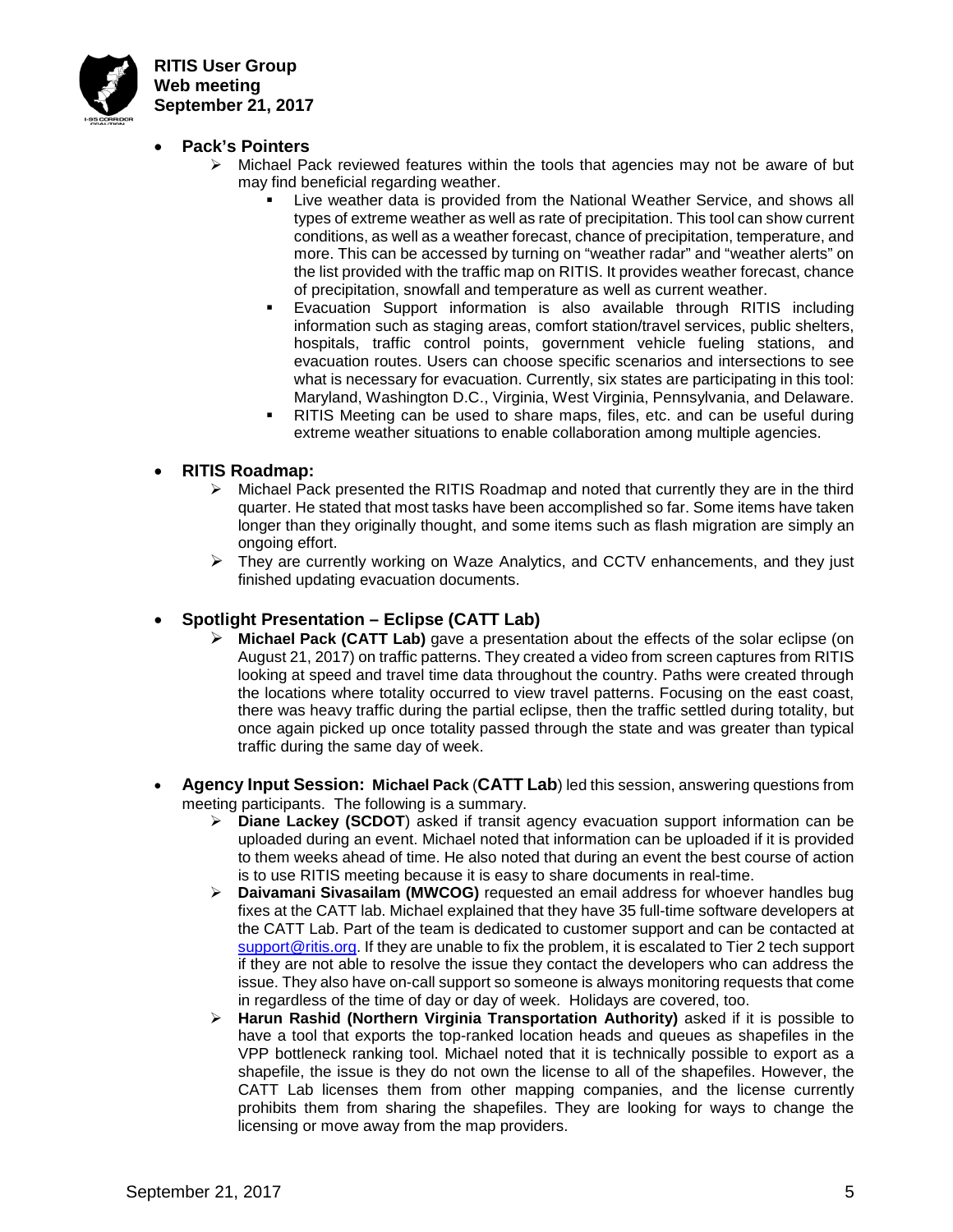

- **Kenneth Withrow (Campo-NC)** asked who their contact is at the North Carolina DOT for developing future analytics. Michael answered they have several contacts, but the most active is Kelly Wells.
- **Wrap Up:**
	- $\triangleright$  Michael gave a couple reminders:
		- Sign up Go to [www.ritis.org](http://www.ritis.org/) then "request an account" and complete the pop-up form using your agency email address. (Verification of your information may take 1 – 2 days and then the CATT Lab will get back to you with your credentials to log into RITIS.) Note that RITIS access is intended for public agencies and is not provided to the private sector unless they are directly supporting an agency who gives permission for access to be granted.
		- **Share your experience** regarding using RITIS tools. Please contact Michael Pack [\(PackML@umd.edu\)](mailto:PackML@umd.edu) or Denise Markow [\(dmarkow@i95coalition.org\)](mailto:dmarkow@i95coalition.org) if you are interested in making a spotlight presentation. The CATT Lab and Coalition staff will help you with your slides.
		- Please provide your input regarding how meetings and/or the RITIS tools can be improved. Contact Denise or Michael with any suggestions.
		- Free training Available and given by the MATOC staff. If you are interested, please contact [training@matoc.org.](mailto:training@matoc.org)
		- Free video tutorials Available for some of the tools. The videos can be found here: <https://vimeo.com/user55759816/videos> .
		- Denise mentioned if users would like to receive information about Probe Data Analytics User Group meetings, to send her an email.
		- Denise mentioned that there is a webinar on October 12 where John McClellan (Minnesota DOT) and a few others will discuss how they have integrated CAD into their ATMS.
		- Denise and Michael thanked all for their participation.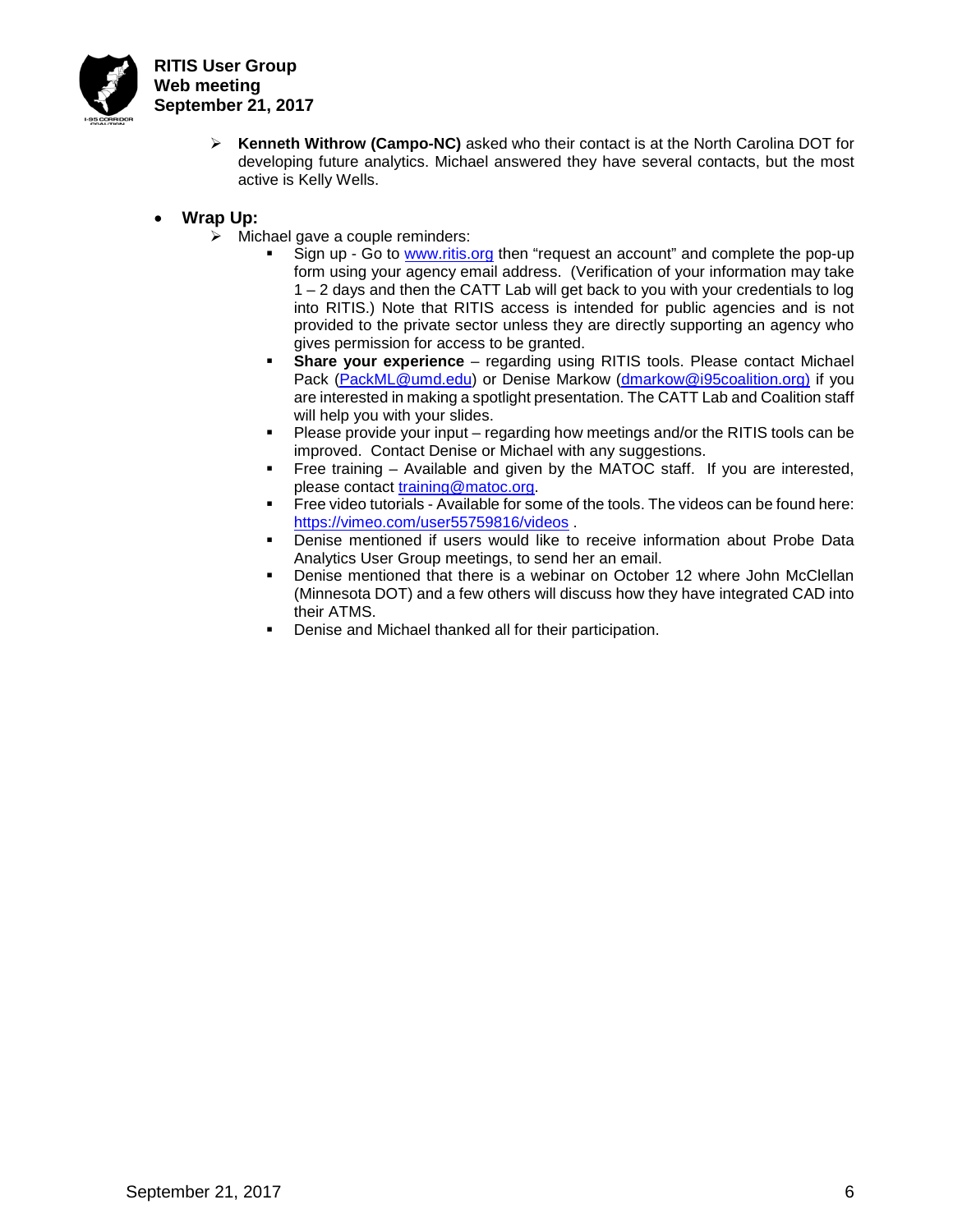

# **ACTION ITEMS**:

| #              | <b>Action Item</b>                                                                                                                                                                                                       | Whom                | <b>Status</b>                           |
|----------------|--------------------------------------------------------------------------------------------------------------------------------------------------------------------------------------------------------------------------|---------------------|-----------------------------------------|
| 1              | A Quick Reference Guide for the Work Zone Performance<br>Monitoring Tool (WZPMT) will be made available on the Coalition<br>Website and within RITIS.                                                                    | <b>CATT Lab</b>     | Uploaded to the<br>Coalition<br>website |
| $\overline{2}$ | For the Work Zone Performance Monitoring Tool (WZPMT) -<br>Users should contact the CATT Lab developers with any<br>comments or suggestions at support@ritis.org.                                                        | <b>RITIS Users</b>  |                                         |
| 3              | Work with the User Group to prioritize new feature request: Add<br>the ability to use either alternative volume data (if provided) or<br>the INRIX TTI volume data in the real-time work zone<br>monitoring application. | <b>CATT Lab</b>     |                                         |
| 4              | Provide information on O-D Data Analytics being developed by<br>the CATT Lab to Harun Rashid (Northern Virginia<br><b>Transportation Authority)</b>                                                                      | <b>Michael Pack</b> |                                         |
| 5              | Contact Denise Markow if you are interested in having<br>Michael/CATT Lab visit your agency for a deeper analysis of<br>Waze data as part of the Closing Real-time Data Gap project.                                     | All Agencies        |                                         |
| 6              | Send CATT Lab links to GTFS feeds for transit agencies, and<br>they will add it to RITIS.                                                                                                                                | All Agencies        |                                         |
| $\overline{7}$ | Send information to CATT Lab about what types of information<br>would be useful in transit analytic tools.                                                                                                               | All agencies        |                                         |
| 8              | Send CATT Lab electronic files of evacuation support<br>documents to be integrated into RITIS if interested in using this<br>feature.                                                                                    | All Agencies        |                                         |
| 9              | Send feature requests for RITIS improvements to the CAT Lab<br>(support@ritis.org)                                                                                                                                       | All Agencies        |                                         |

# **QUESTIONS**:

RITIS General Questions - Denise Markow, I-95 Corridor Coalition TSMO

- 301.789.9088
- [dmarkow@i95coalition.org](mailto:dmarkow@i95coalition.org)

RITIS Technical Support

• [support@ritis.org](mailto:support@ritis.org) (emails go to developers and Michael Pack)